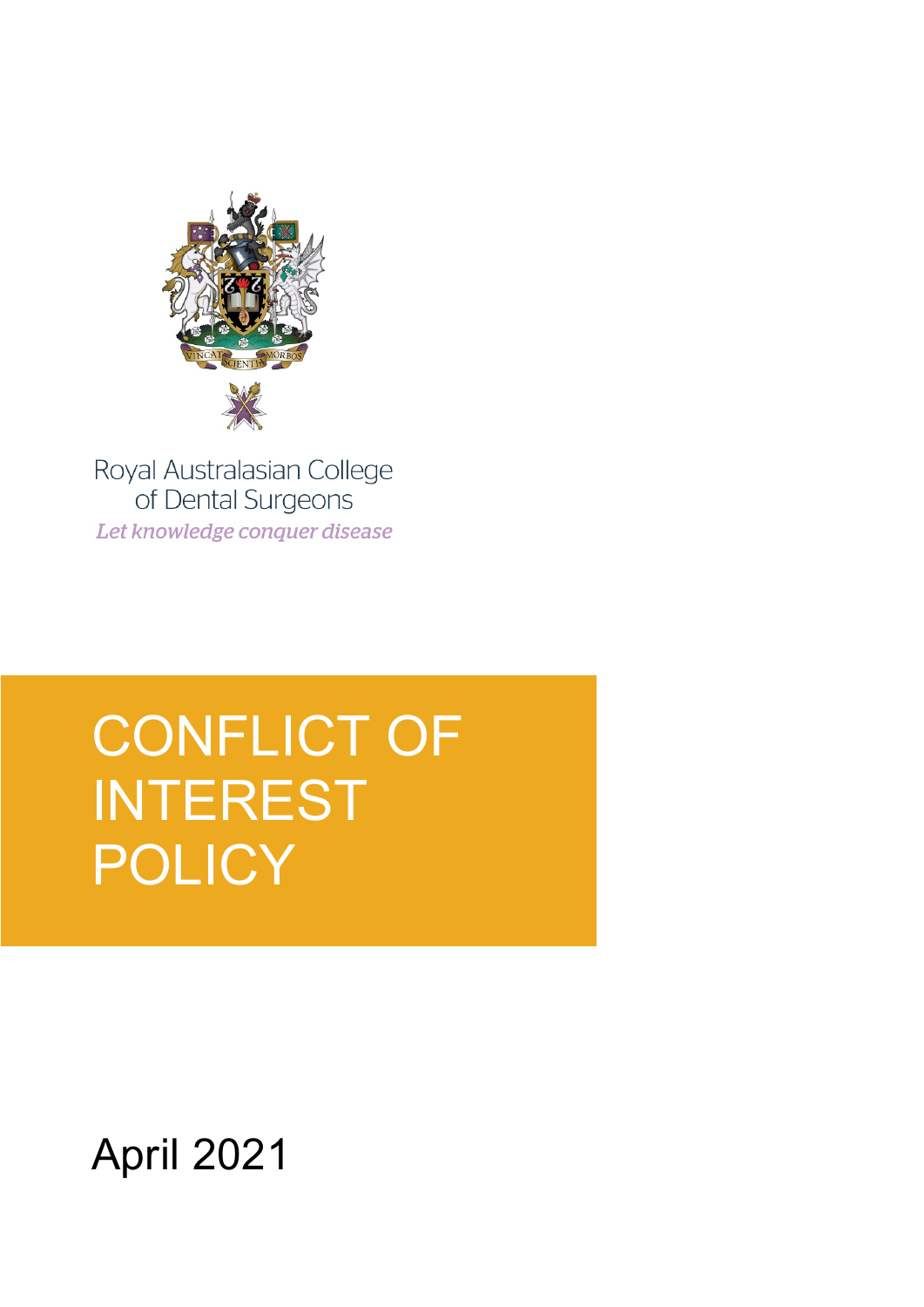# *Document Information*

| <b>Document Number</b>     | EXT GOV 103 2.1                        |
|----------------------------|----------------------------------------|
| Nature of Document         | Policy                                 |
| <b>Contact Officer</b>     | <b>CEO</b>                             |
| Authoriser                 | Finance, Audit and Risk Committee      |
| Approved:                  | <b>Board</b>                           |
| Date Effective             | April 2021                             |
| Date of Next Review        | April 2026                             |
| Related documents/policies | <b>Ethical Guidelines of the RACDS</b> |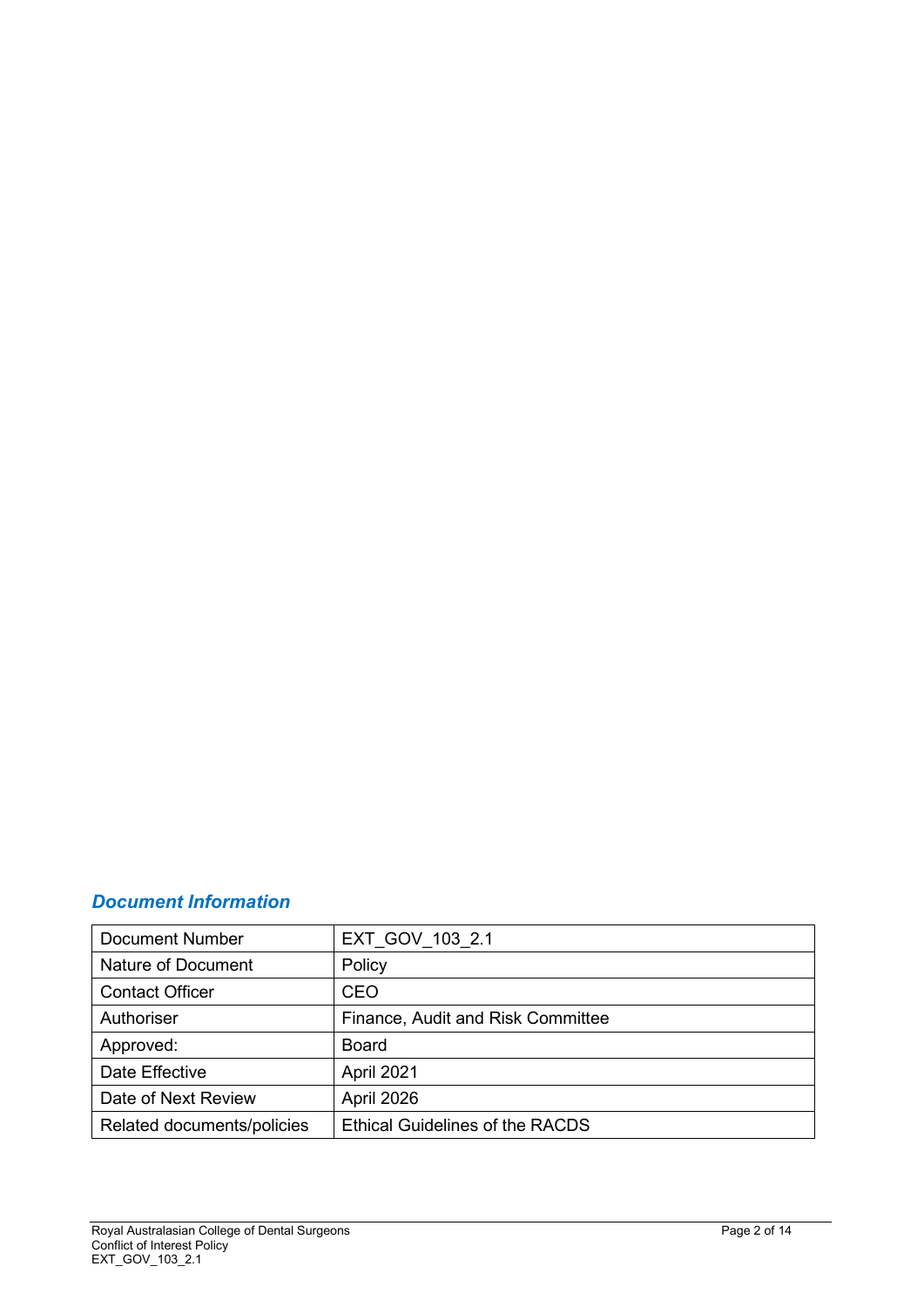## *1. Purpose*

The purpose of this Conflict of Interest Policy is to provide guidance in identifying and handling potential and actual conflicts of interest involving the College and its activities.

This policy primarily relates to Board Directors, committee members and senior staff, but is intended to raise awareness of conflict of interest issues and provide guidance to all those who fulfil a role with the College.

In the majority of cases, conflicts of interest can be avoided simply by being aware of the potential for conflict and the exercise of good judgment.

## *2. Background*

The College is committed to the highest levels of integrity. Board directors, committee members, senior staff and representatives of the College are expected to conduct their relationships with the College, each other and outside organisations with fairness and honesty.

It is expected that the College Board directors, committee members and senior staff are obligated to avoid and disclose ethical, legal, financial, or other conflicts of interest involving the College and remove themselves from a position of decision-making with respect to any conflict situation involving the College.

## *3. Policy Statement*

#### **1. Basic Definitions**

In summary, a conflict of interest may occur if an interest or activity influences or appears to influence the ability of an individual to exercise objectivity, or impairs the individual's ability to undertake his or her responsibilities, employment or other responsibilities, in the best interests of the College.

An individual is considered to have a potential conflict of interest when:

- He or she or any member of his or her family\* may receive a financial or other significant benefit as a result of the individual's position with the College;
- The individual has the opportunity to influence the College's business, administrative, or other material decisions in a manner that leads to personal gain or advantage; or
- The individual has an existing or potential financial or other significant interest that impairs or might appear to impair the individual's independence in the discharge of their responsibilities to the College.

*\* The 'family' of an individual includes his or her spouse, domestic partner, parents, siblings, children, and any other relative who resides in the same household.*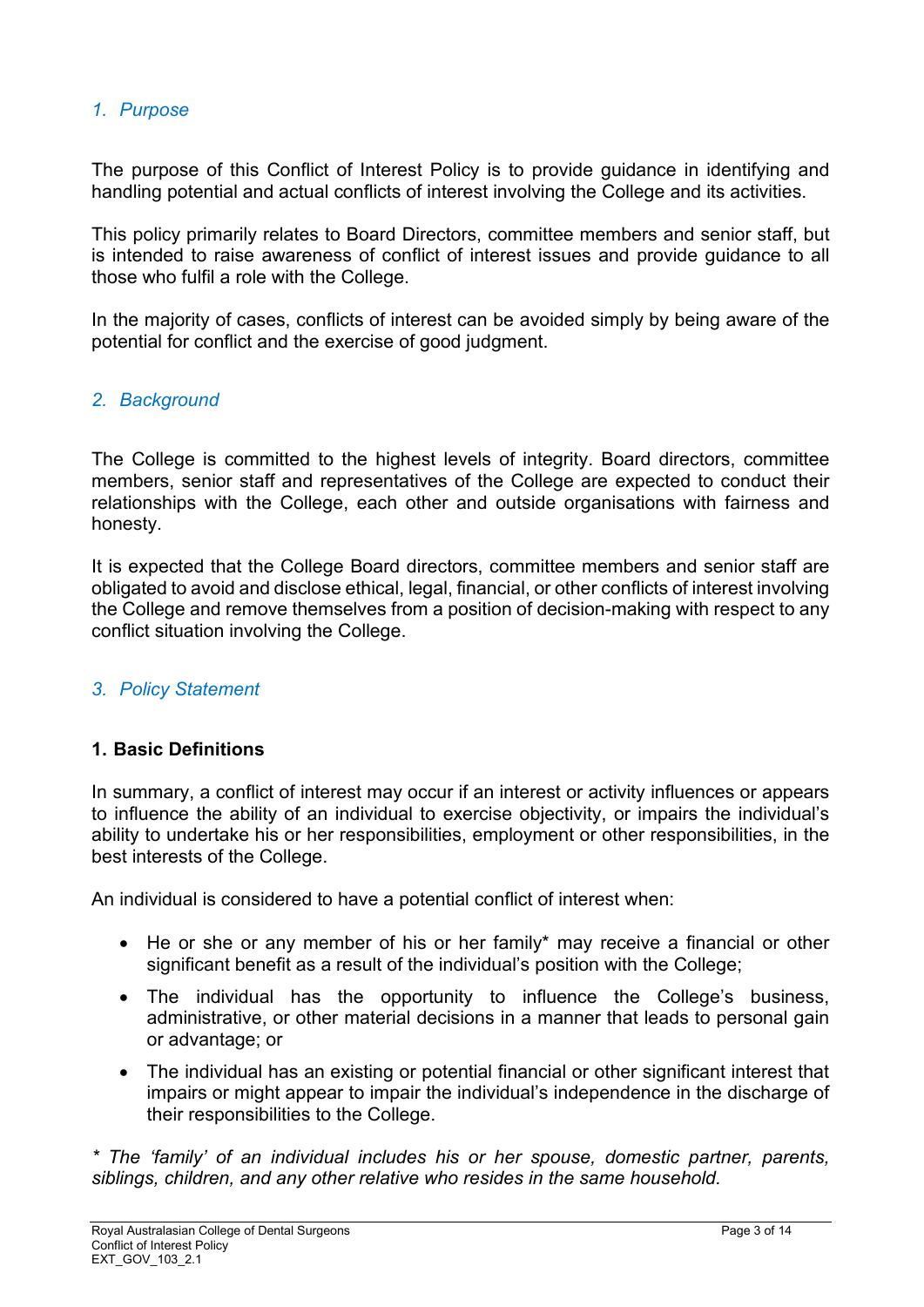## **2. Disclosure and Management of Conflicts of Interest**

Should an appearance or actual conflict of interest exist, appropriate actions must be taken, which will vary depending upon the particular facts.

Where the issue is considered to be warranted, the Board director, committee members or senior staff member involved in the conflict situation, should work cooperatively with the President/CEO (for Board Directors), Committee Chair (for committee members) or the CEO (for Staff) to achieve a resolution of the conflict issues in the best interests of the College. This resolution may include the Board member, committee members or senior staff member being removed from a position of decision-making authority with respect to the conflict situation.

In most instances the situation can be avoided by the Board member, committee member or senior staff member involved, declaring the conflict and withdrawing from discussion and/or decision making regarding the issue of conflict.

All Board directors will declare their known conflicts of interest at commencement of their engagement as a Director by way of the Competing Interests form, which is recorded in the College's Potential Conflicts of Interest Register. At each meeting of the Board, directors have an opportunity to add new conflicts of interest or update their conflicts of interest which is recorded in the minutes and updated in the Register. A similar process is expected for College committees.

## **3. Examples of Conflict of Interest Activities and Relationships**

The following activities illustrate types of potential or actual conflicts of interest that should be avoided and disclosed, as applicable, in accordance with this policy. The list is not all inclusive and is intended to provide guidance only.

- Conflicting duties: Participating in decisions relating to your employer that may be seen or perceived as being a conflict e.g., consideration of a report or recommendation that may result in a conflict with the interests of the College.
- Governance duties and operational duties conflict: As a Board Director, participating in direct activities with candidates of the College, these activities being assessments, examinations, accreditation, and selection.
- Self-benefit: Using your position or relationship within the College to promote your own interests or those of your family, including using confidential or privileged information gained in the course of your participation as a Board member, Board committee or employment at the College for personal benefit or gain or for the personal gain or benefit of family members.
- Conflicting relationships: In a situation where the relationship between an examiner and examinee may compromise an unbiased assessment/report or exercise of influence.
- Influence peddling: Soliciting or accepting benefits for yourself or your family from outside the College in exchange for using your influence to advance the interests of that organisation within the College.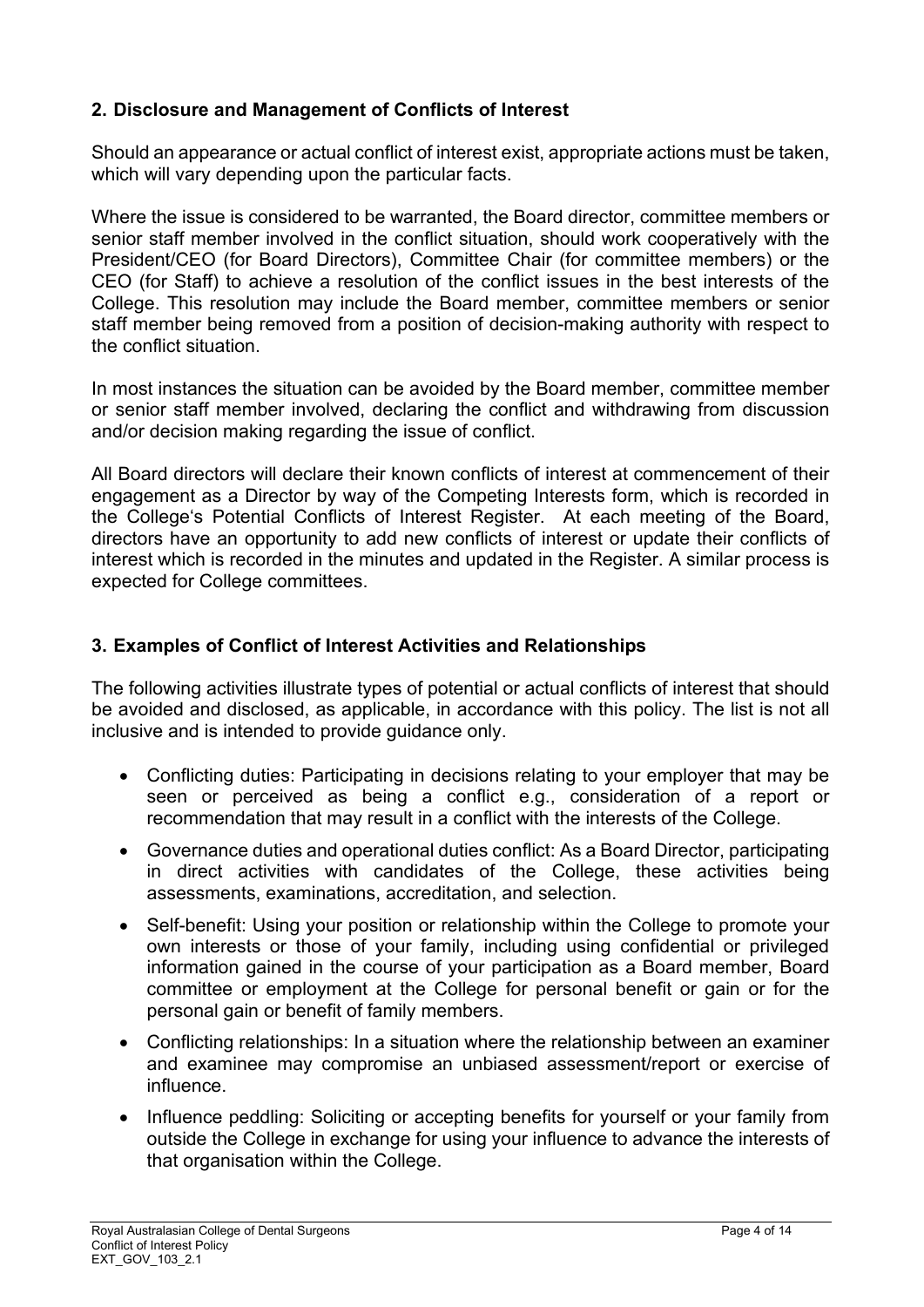- Other business relationships and dealings: Approving contracts or agreements with organisations in which you or your family have a significant financial or other interest or relationship, particularly if you are in a position to influence major decisions, are responsible for review, negotiation and approval of contracts or agreements, or otherwise direct the College business dealings with that entity or business.
- Intellectual Property: Inappropriate or unauthorised use of materials developed under the sponsorship of the College or potential conflicts relating to the development and use of educational material.
- Outside commitments: Participating in social or political activities is not restricted as long as you participate as an individual and not as a representative of the College.
- Property transactions: Directly or indirectly leasing, renting, trading, or selling real or personal property to the College.
- Use of the College property for personal advantage: Using or taking the College resources, including facilities, equipment, personnel or supplies for private use or other unauthorised non- College activities.
- Recording or reporting false information: Misrepresenting, withholding, or falsifying relevant information required to be reported to external parties or used internally for decision-making purposes, in order to derive personal benefits.
- Gifts: You personally or your family, accepting anything of value (unless nominal generally A\$100 or less), including without limitation, payments, gifts, or loans from organisations or individuals that have dealings with the College.
- Other work or activities: Paid or unpaid work performed in addition to your duties with the College that may be in conflict or opposition to your role with the College. This may also include other activities that lead to a perception of a conflict or advantage obtained directly to another organisation, participant of a program (either the College's or other organisation), or the Board, Committee member or Staff directly.

The Board have determined that the following table indicates unacceptable conflicts of interest in relation to key College appointments:

| <b>ROLE</b>                     | <b>Board of</b><br><b>Directors</b> | <b>Registrar</b> | <b>EPB</b> | <b>BOS</b><br><b>Chair</b> | <b>BOS</b><br><b>Member</b> | <b>Chief</b><br><b>Examiner</b> | <b>Examiner</b> |
|---------------------------------|-------------------------------------|------------------|------------|----------------------------|-----------------------------|---------------------------------|-----------------|
| <b>Board of</b>                 |                                     | X                |            |                            |                             | χ                               | X               |
| <b>Directors</b>                |                                     |                  |            |                            |                             |                                 |                 |
| <b>Registrar</b>                | X                                   |                  |            | X                          |                             | X                               | X               |
| <b>EPB</b>                      |                                     |                  |            |                            |                             | X                               | X               |
| <b>BOS</b><br><b>Chair</b>      |                                     | X                |            |                            |                             | X                               | X               |
| <b>BOS</b><br><b>Member</b>     |                                     |                  |            |                            |                             |                                 |                 |
| <b>Chief</b><br><b>Examiner</b> | X                                   | X                | X          | X                          |                             |                                 |                 |
| <b>Examiner</b>                 | X                                   | X                | X          | X                          |                             |                                 |                 |

X = unacceptable COI

Note: Registrar COIs in relation to own program area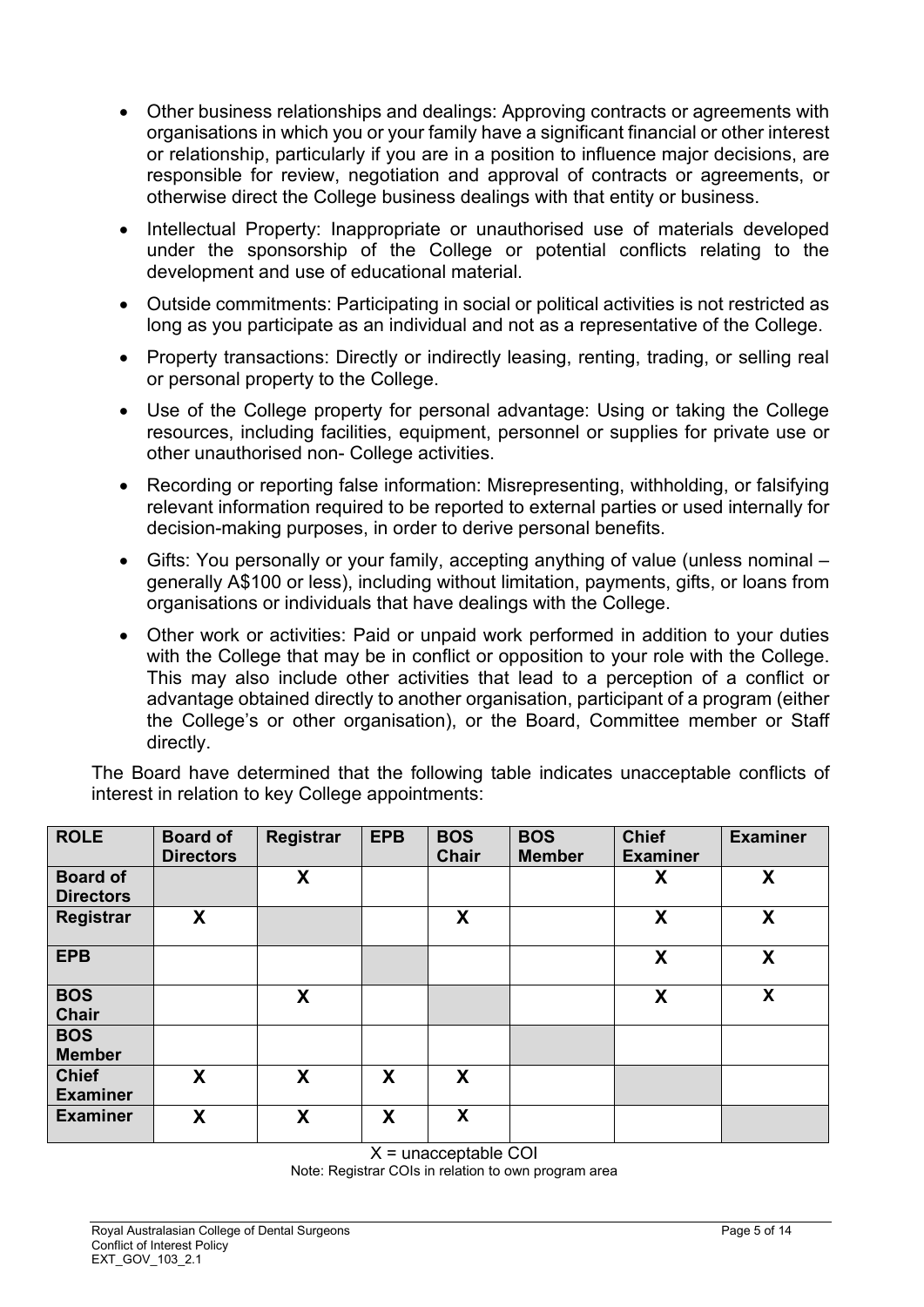## **4. Declarations of Conflict of Interest at Board meetings**

Board directors are required to advise the Board at each meeting:

- whether they have new conflicts of interest to declare;
- whether any existing conflicts of interest has changed;
- whether they have any conflicts of interest relating to listed agenda items.

The College Board agendas will provide an item on the agenda at the beginning of each meeting for such declarations, which are recorded in the minutes of the meeting. Any additional or amended conflicts of interest will be also be recorded in the College's Potential Conflict of Interest Register.

## **5. Raising concerns relating to perceived or actual conflicts of interest**

Enquiries and concerns in relation to perceived bias or conflict of interest of a Board Director, committee member or staff member may be raised in writing and directed to the College's CEO.

If the concern relates to a Director, the CEO will escalate the matter directly to the College's President. To ensure all concerns raised with the CEO are responded to and managed appropriately, the CEO will table all correspondence relating to conflict of interest at the next available meeting of the Board.

All enquiries and concerns raised will be responded to in writing by the College's CEO.

## **6. Conflict of interest questionnaire**

The College requires each Board Director, committee members and senior staff to:

- 1. review the Conflict of Interest Policy (the "Policy");
- 2. disclose any possible personal, familial, or business relationship that reasonably could give rise to a conflict of interest or the appearance of a conflict of interest in the Competing Interests form (see Attachment A); and
- 3. acknowledge by his or her signature that he or she is acting in accordance with the letter and spirit of such Policy.
- 4. the information provided on this form will be kept by the CEO. These questionnaires shall be available for inspection by the Board Directors, but shall otherwise be held in confidence except when, after consultation with the applicable Board Director, the Board (or the CEO in the case of a managerial-level staff) determines that the College's best interest would be served by disclosure.
- 5. Should a Board director's personal situation change so that it would give rise to a conflict of interest or the appearance of a conflict of interest then they should identify this to the Board at the next Board or Committee meeting.
- 6. Should a senior staff members' personal situation change so that it would give rise to a conflict of interest or the appearance of a conflict of interest then they should complete a new questionnaire so as to disclose that change in situation.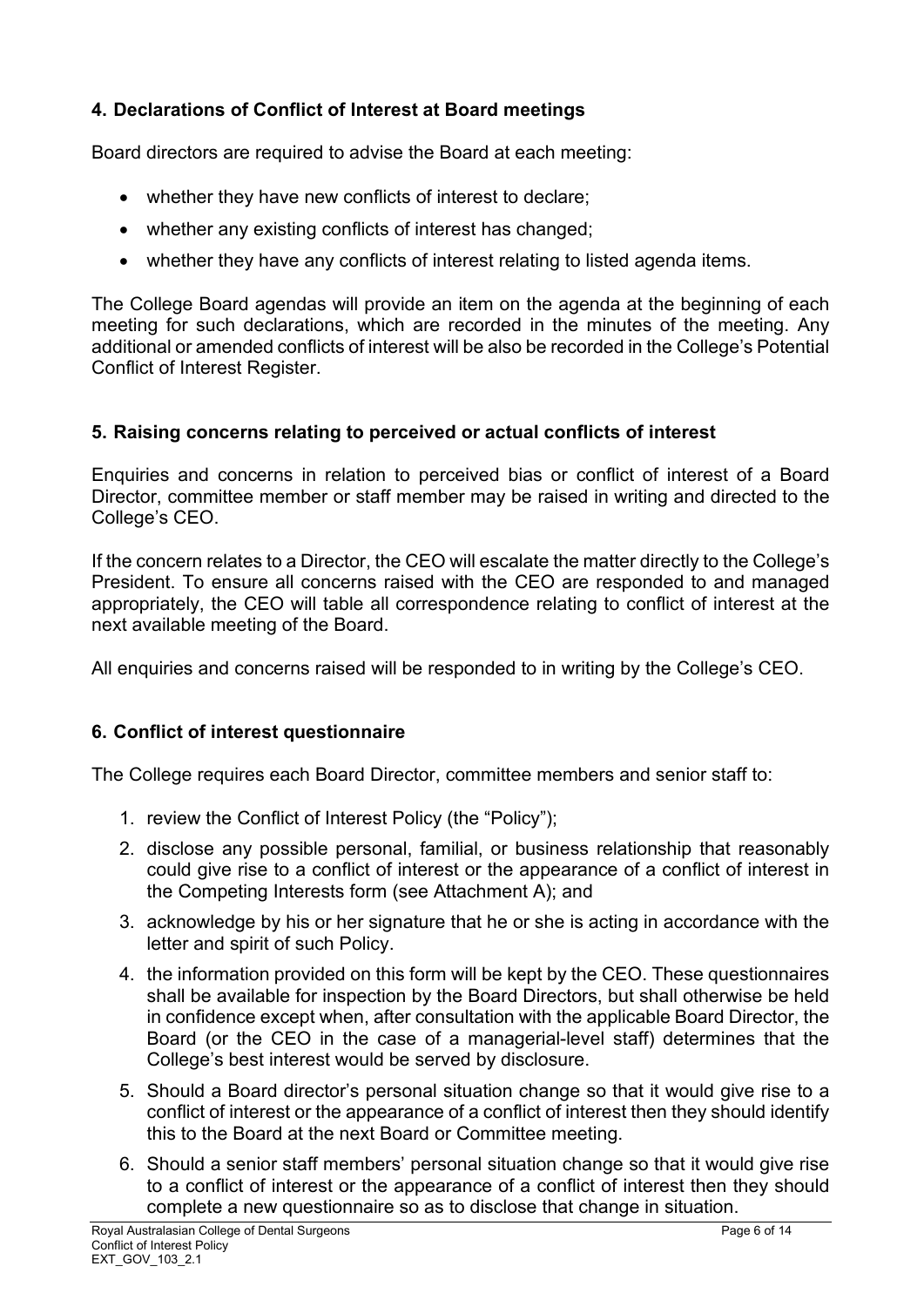**APPENDIX**



Royal Australasian College of Dental Surgeons Let knowledge conquer disease

# **COMPETING INTERESTS**

# **DECLARATION FORM**

Board of Directors, Members and Fellows engaged with the governance or delivery of College programs, the Chief Executive Officer and Senior Managers of the Royal Australasian College of Dental Surgeons (RACDS) must declare any direct or indirect personal relationships, affiliations or associations that they have which may give rise to any actual or perceived competing interests in relation to their work with RACDS.

#### **Defining Competing Interests**

Competing interests exist when it is likely that you could be influenced, or could be perceived to be influenced, by other professional or personal interest in carrying out your Board duties. A competing interest that leads to partiality in decision-making may constitute corrupt conduct.

Examples of issues that may give rise to a competing interest include:

- Having a professional interest or affiliation with another organisation, committee or board where the aims and objectives of that organisation, committee or board intersect with those of the College
- having a financial interest in a matter that the College deals with or being aware you have friends or relatives with such an interest
- participating in direct activities with candidates of the College, these activities being assessments, examinations, accreditation, and selection, whether paid or unpaid
- having personal beliefs or attitudes that influence the impartiality of your advice
- having personal relationships with the people that Board is dealing with that go beyond a normal professional working relationship
- participating in a recruitment process where there is a personal relationship with an applicant, e.g. spouse, family member, etc. This includes past or present relationships
- being active in any political party or as a representative for a political party, cause or movement that may influence your College duties

Should any competing interests be declared, the President and/or Chief Executive Officer shall assess this and make recommendations using the Resolution/Management document set out at Attachment A.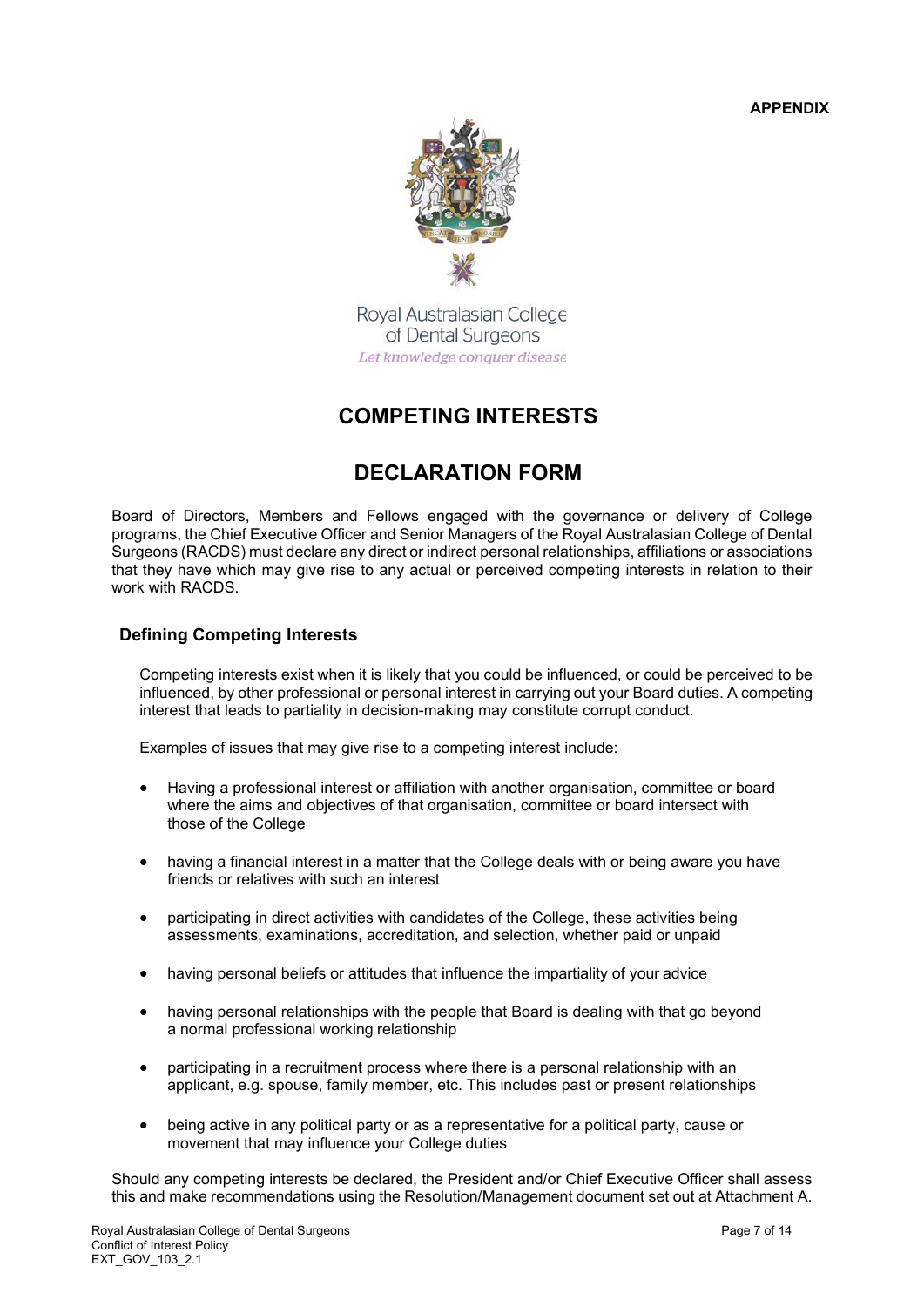# **DECLARATION**

| <b>NAME and POSITION</b>                                                              | <b>DECLARATION YEAR</b> |
|---------------------------------------------------------------------------------------|-------------------------|
| Eg Bill Smith, Member Board of Studies FRACDS (GDP)                                   |                         |
|                                                                                       |                         |
|                                                                                       |                         |
|                                                                                       |                         |
|                                                                                       |                         |
| I declare that I do not have any matters which might give rise to a real or perceived |                         |

OR:

I declare that I **do** have matters which might give rise to a real or perceived competing interest. *Please sign the form, complete Attachment A and return to the College.*

competing interest. *Please sign the form and return to the College.*

(Describe the nature of the interest)

By signing below, I agree that I understand the principles of competing interest disclosure and I have made a full and frank disclosure of all matters that may put me in a competing interest situation in performing my duties. I acknowledge that non-disclosure could result in action being taken to terminate my work with the College.

 $Signature:$ 

**Date:** ……………………………………………………………………………………….…

**The completed form should be submitted to:**

Chief Executive Officer [ceo@racds.org](mailto:ceo@racds.org)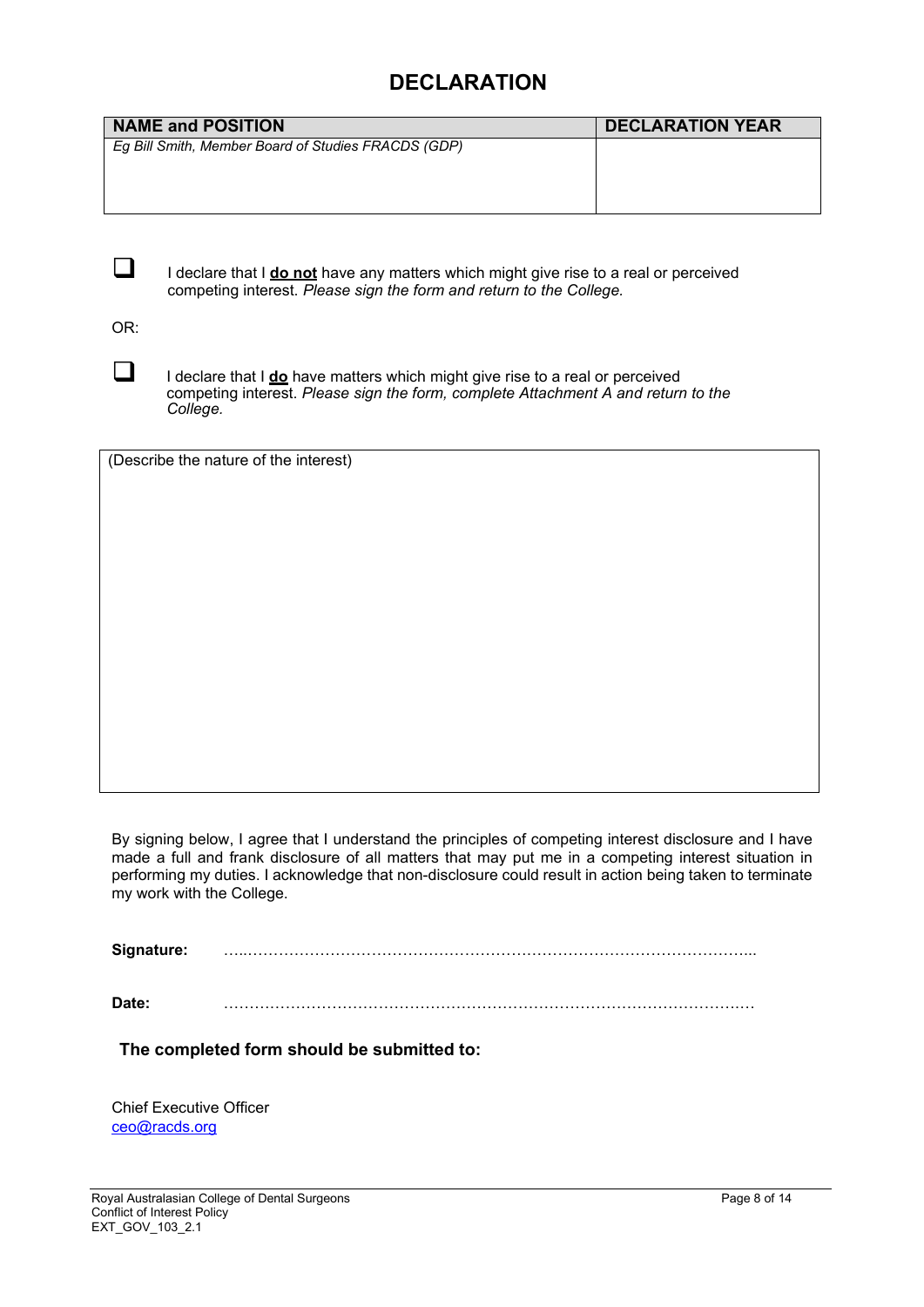## **COMPETING INTERESTS RESOLUTION OR MANAGEMENT**

#### **STATEMENT OF COMPETING INTEREST/S RESOLUTION OR MANAGEMENT**

Proposed action to be taken to resolve or manage the competing interest/s:

The above action has been agreed on to resolve competing interests declared by <*insert name>*  on <*insert date>*.

Signature (Chief Executive Officer)

…………..……………………………….… …………..………………………………………...…

Date **Date** Date **Date** 

The following is to be filled in if the statement above requires amendment over time or with change of circumstances.

#### **STATEMENT OF ADJUSTMENT TO COMPETING INTERESTS RESOLUTION OR MANAGEMENT**

Adjustment action taken to resolve or manage the competing interest/s:

The above action adjustment has been agreed on to resolve the competing interest/s declared by <*insert name>* on <*insert date>*.

…………..……………………………….… …………..………………………………………...… Signature (Chief Executive Officer)

Date **Date Date**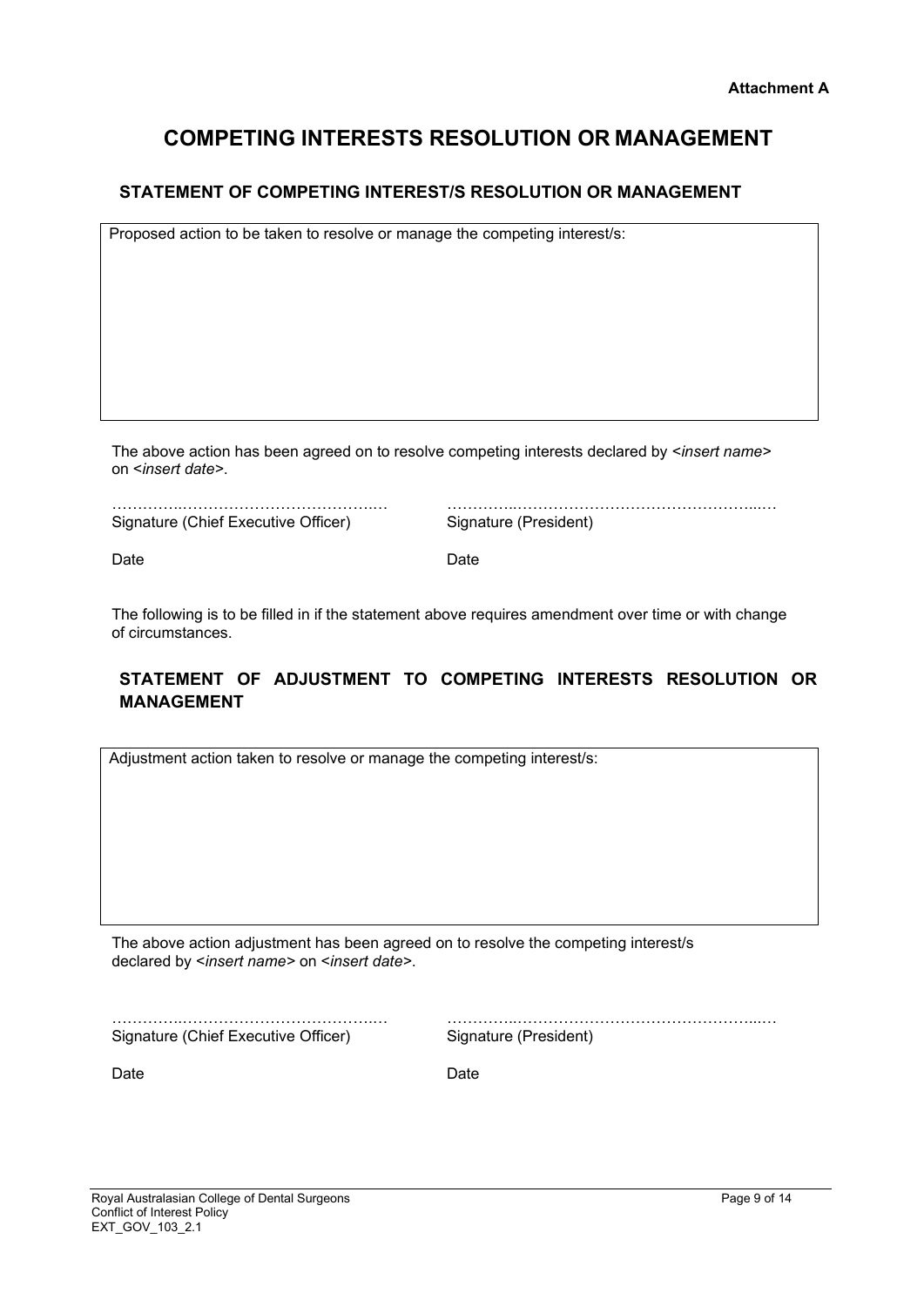The following is to be filled in if and when the competing interest ceases, or ceases to be relevant.

#### **STATEMENT OF FINALISATION OF COMPETING INTEREST/S**

The competing interest/s declared by <*insert name>* on <*insert date>* has now been resolved in the following way, and no further action is required:

Signature (Chief Executive Officer)

…………..……………………………….… …………..………………………………………...…

Date **Date** Date **Date** 

**Privacy Collection Notice** This collection notice describes how Royal Australasian College of Dental Surgeons (RACDS) collects and manages personal information. This notice is provided pursuant to Australian Privacy Principle (APP) 5 of the Privacy Act 1988 (Cth) (Privacy Act). RACDS is also considered to be a data controller for the purposes of the General Data Protection Regulation (GDPR) in relation to the collection of personal information from individuals located in the European Union. For further information about how RACDS collects and manages personal information, see our Privacy Policy available at[: https://www.racds.org/privacy](https://www.racds.org/privacy)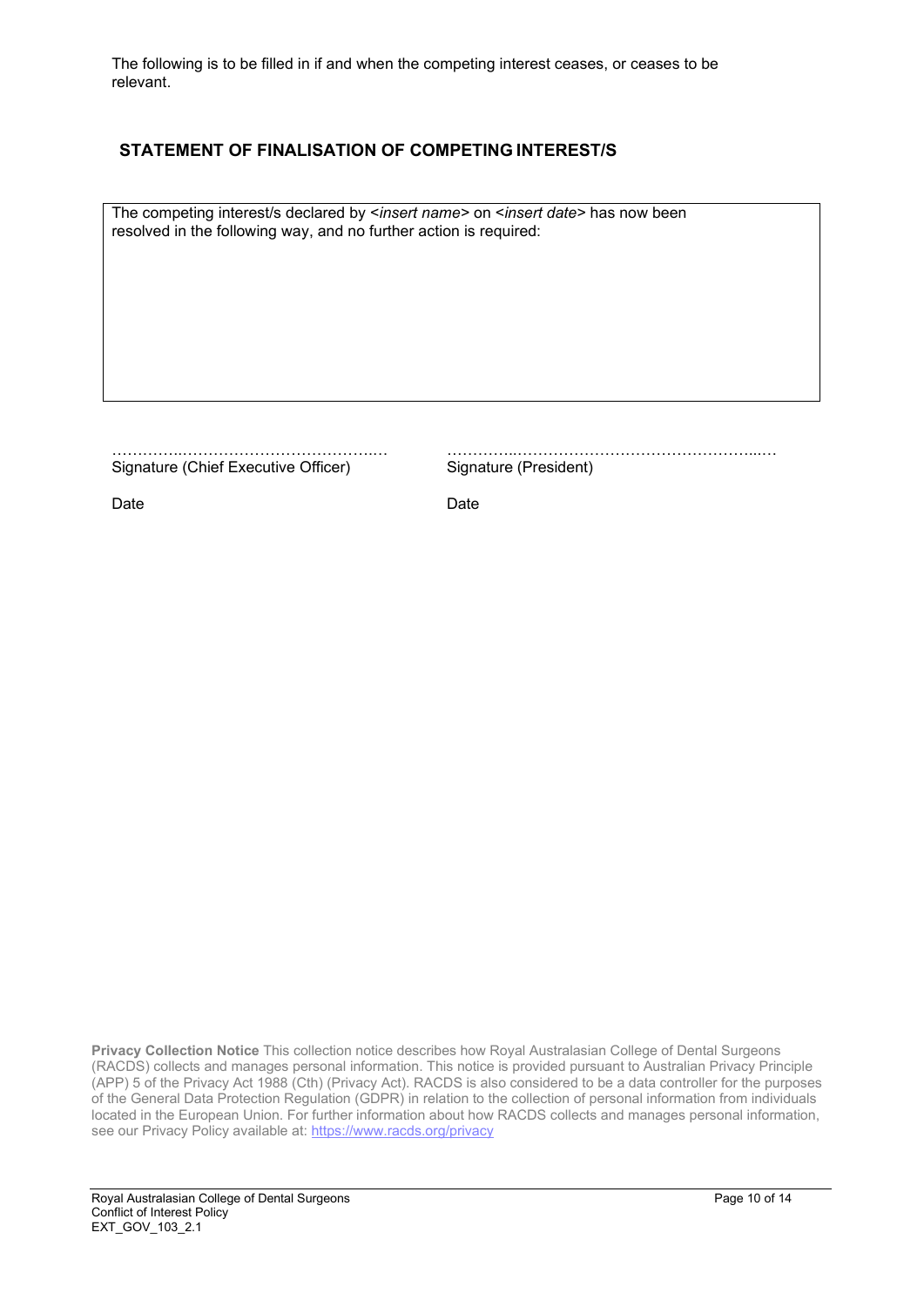

Royal Australasian College of Dental Surgeons Let knowledge conquer disease

# **COMPETING INTERESTS**

# **DECLARATION FORM**

Board of Directors, Members and Fellows engaged with the governance or delivery of College programs, the Chief Executive Officer and Senior Managers of the Royal Australasian College of Dental Surgeons (RACDS) must declare any direct or indirect personal relationships, affiliations or associations that they have which may give rise to any actual or perceived competing interests in relation to their work with RACDS.

#### **Defining Competing Interests**

Competing interests exist when it is likely that you could be influenced, or could be perceived to be influenced, by other professional or personal interest in carrying out your Board duties. A competing interest that leads to partiality in decision-making may constitute corrupt conduct.

Examples of issues that may give rise to a competing interest include:

- Having a professional interest or affiliation with another organisation, committee or board where the aims and objectives of that organisation, committee or board intersect with those of the College
- having a financial interest in a matter that the College deals with or being aware you have friends or relatives with such an interest
- participating in direct activities with candidates of the College, these activities being assessments, examinations, accreditation, and selection, whether paid or unpaid
- having personal beliefs or attitudes that influence the impartiality of your advice
- having personal relationships with the people that Board is dealing with that go beyond a normal professional working relationship
- participating in a recruitment process where there is a personal relationship with an applicant, e.g. spouse, family member, etc. This includes past or present relationships
- being active in any political party or as a representative for a political party, cause or movement that may influence your College duties

Should any competing interests be declared, the President and/or Chief Executive Officer shall assess this and make recommendations using the Resolution/Management document set out at Attachment A.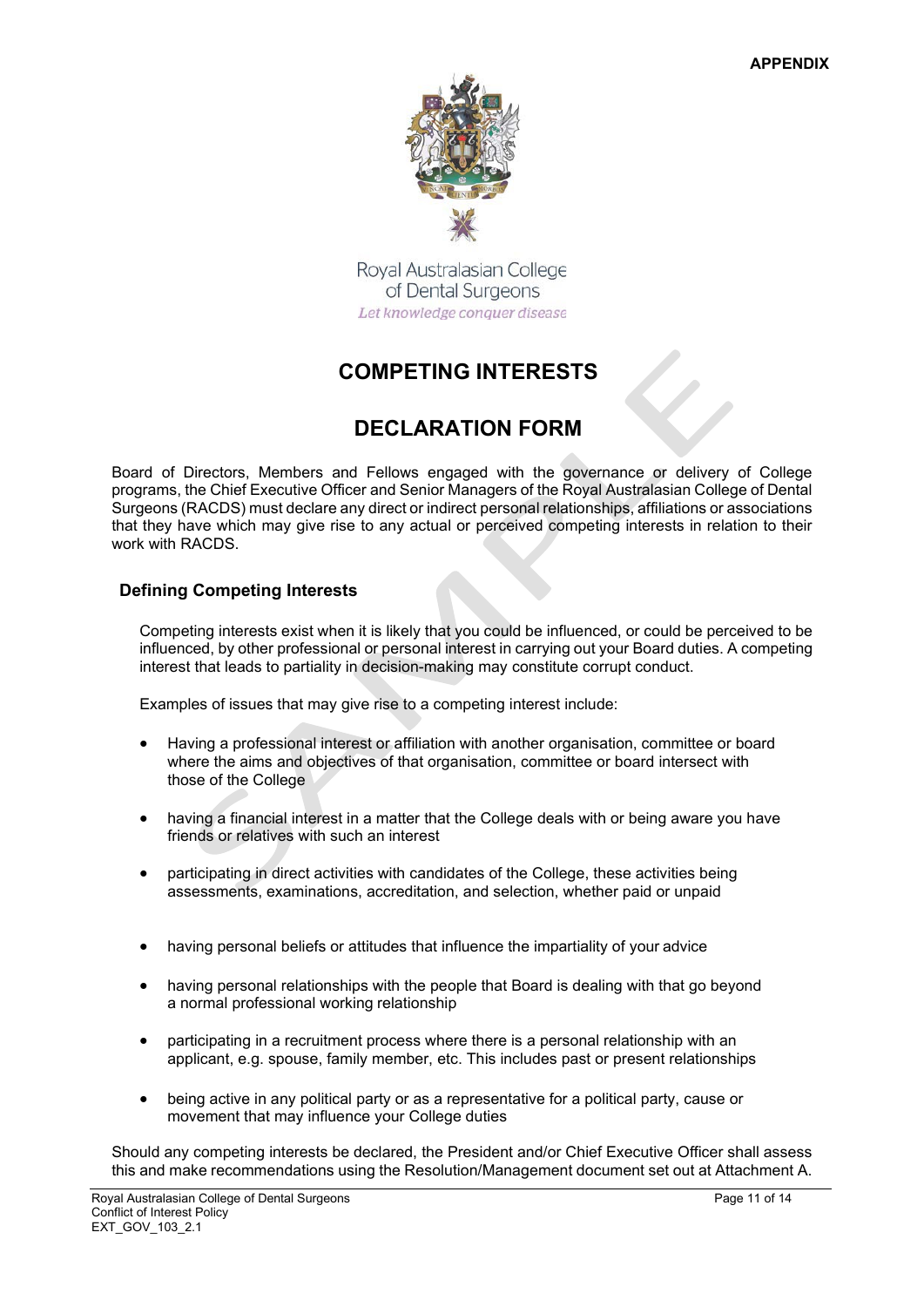## **DECLARATION**

| <b>NAME and POSITION</b>                         | <b>DECLARATION YEAR</b> |
|--------------------------------------------------|-------------------------|
| Bill Smith, Member Board of Studies FRACDS (GDP) | 2020                    |

I declare that I **do not** have any matters which might give rise to a real or perceived competing interest. *Please sign the form and return to the College.*

OR:

I declare that I **do** have matters which might give rise to a real or perceived competing interest. *Please sign the form, complete Attachment A and return to the College.*

| (Describe the nature of the interest)                                                      |  |
|--------------------------------------------------------------------------------------------|--|
| I have a daughter who is planning to enrol in the Primary Examinations at the end of 2020. |  |
|                                                                                            |  |
|                                                                                            |  |
|                                                                                            |  |
|                                                                                            |  |
|                                                                                            |  |
|                                                                                            |  |
|                                                                                            |  |

By signing below, I agree that I understand the principles of competing interest disclosure and I have made a full and frank disclosure of all matters that may put me in a competing interest situation in performing my duties. I acknowledge that non-disclosure could result in action being taken to terminate my work with the College.

 $Signature:$ 

**Date:** ……………………………………………………………………………………….…

**The completed form should be submitted to:**

Chief Executive Officer [ceo@racds.org](mailto:ceo@racds.org)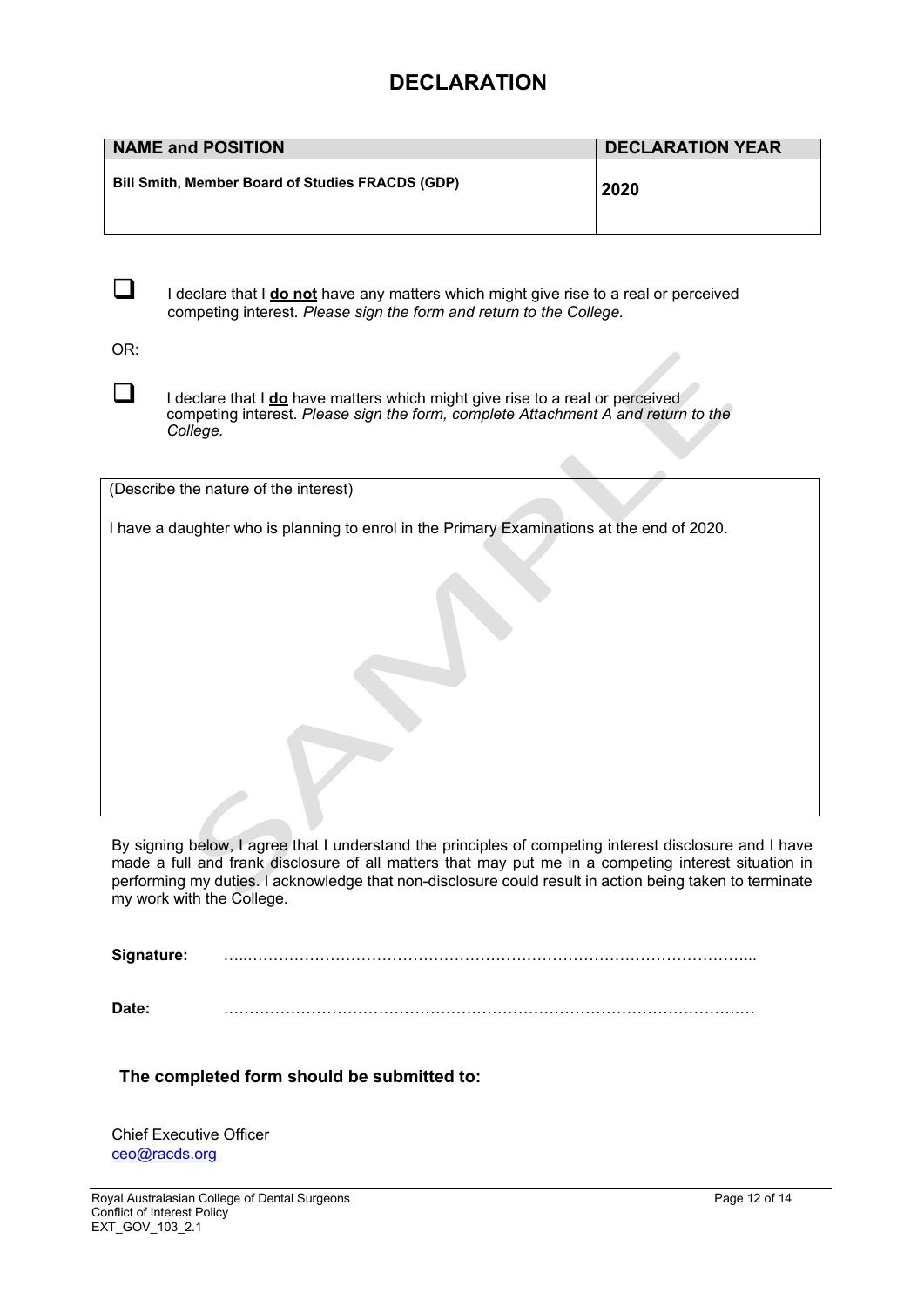# **COMPETING INTERESTS RESOLUTION OR MANAGEMENT**

#### **STATEMENT OF COMPETING INTEREST/S RESOLUTION OR MANAGEMENT**

Proposed action to be taken to resolve or manage the competing interest/s:

I intend to absent myself in any discussion during Board of Studies meetings or in subsequent email correspondence when and if the Board of Studies discusses issues surrounding the Primary Examination for 2020.

The above action has been agreed on to resolve competing interests declared by <*insert name>*  on <*insert date>*.

Signature (Chief Executive Officer)

…………..……………………………….… …………..………………………………………...…

Date Date

The following is to be filled in if the statement above requires amendment over time or with change of circumstances.

#### **STATEMENT OF ADJUSTMENT TO COMPETING INTERESTS RESOLUTION OR MANAGEMENT**

Adjustment action taken to resolve or manage the competing interest/s:

The above action adjustment has been agreed on to resolve the competing interest/s declared by <*insert name>* on <*insert date>*.

…………..……………………………….… …………..………………………………………...… Signature (Chief Executive Officer) Signature (President)

Date **Date Date Date Date**